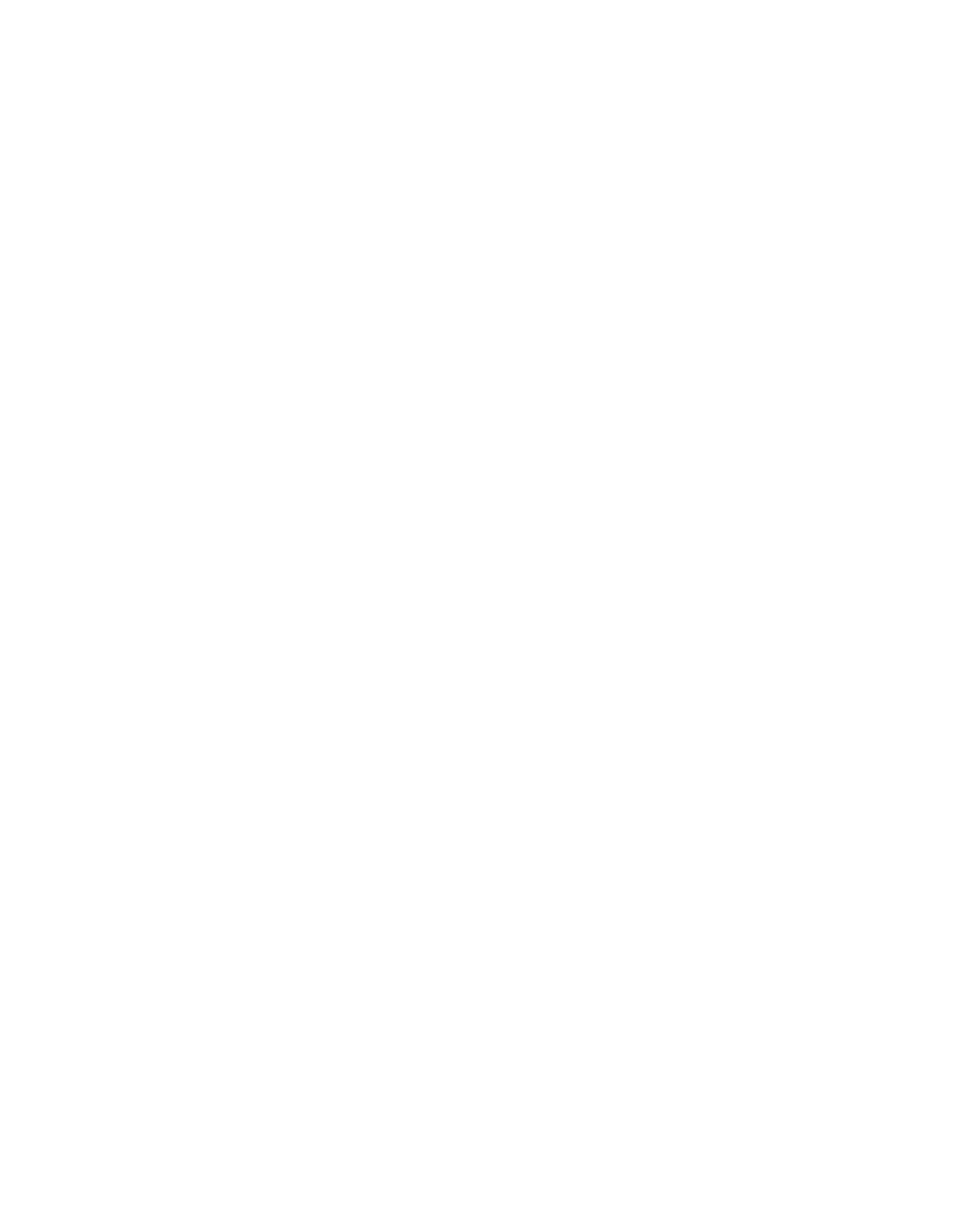## **Statement by Mr. Vincent Van Peteghem Deputy Prime Minister and Minister of Finance, Belgium on behalf of Andorra, Armenia, Belgium, Bosnia and Herzegovina, Bulgaria, Croatia, Cyprus, Georgia, Israel, Luxembourg, North Macedonia, Moldova, Montenegro, the Netherlands, Romania and Ukraine at the 44th International Monetary and Financial Committee Washington DC, October 13-14, 2021**

#### **Global economic context, prospects and policies**

Thanks to the fast rollout of vaccines and buoyed by continued fiscal support and accommodative monetary policies, economic activity has steadily rebounded in advanced economies. In most advanced economies, real output has already surpassed its pre-pandemic levels or is expected to do so in the coming quarters. The emergence of the Delta variant of COVID-19 has slowed down the gradual re-opening of some sectors in advanced economies, such as tourism and the event sector, but so far it has not derailed the broader recovery process, in part because economic agents have learned to adjust better to the pandemic. Progress with vaccinations and greater knowledge on how to avoid contagion have therefore lessened the economic risks attached to the recent pick-up in infections.

Conversely, in most emerging and developing economies, and especially in low-income countries, the speed of vaccination campaigns and policy space are much more limited, holding back growth in hard-hit countries and translating into a more divergent recovery of the global economy, also in terms of expected output losses over the medium-term compared to the pre-crisis trend (economic scarring). Lagging vaccination rates in large parts of the world have already led to, and further increase, the risk of new surges in COVID-19 infections, hospitalisations and deaths. This is also impacting the pace of the global recovery more broadly, including for advanced economies which are faced with sub-par external demand and supply chain disruptions. Moreover, it brings increased risk of new, potentially more contagious and vaccine-resistant mutations. As such, the health of the world's population and economy can only be assured if the virus is brought under control everywhere, which necessitates a sufficient degree of vaccine coverage, adequate testing capacity and access to therapeutics worldwide. Multilateral initiatives for the procurement and distribution of vaccines, such as the Access to COVID-19 Tools Accelerator / COVAX and those of the Task Force consisting of the International Monetary Fund (IMF), World Bank Group (WBG), World Health Organisation (WHO) and the World Trade Organisation (WTO), will be crucial in this regard.

The uneven recovery process, coupled with pandemic-induced shifts in consumer behaviour, has created supply-demand mismatches and bottlenecks in sectors such as transportation, electronics, and automotives - even if most value chains have shown great resilience. These mismatches have fed into inflationary pressures, adding to the effect of commodity prices bouncing back from their low levels. The current spikes in inflation are expected to be transitory to the extent that supply chain disruptions are expected to be temporary in nature, the recovery pace in major economies such as the United States and China levels off, and provided that wage growth remains stable and inflation expectations well-anchored. That notwithstanding, risks to inflation are mostly to the upside. Central banks are advised to closely monitor the drivers of inflation, to stand ready to recalibrate their monetary policy stance if inflation turns out to be more persistent, and to communicate clearly and timely to avoid unwarranted shifts in inflation expectations and financial conditions.

Although the global recovery has gained further ground, uncertainty surrounding the outlook remains high and the pace of the recovery depends first and foremost on the spread of the virus and uncertainty surrounding the development of new mutations and vaccine effectiveness, which both entail upward and downward risks. Future developments in pandemic-induced household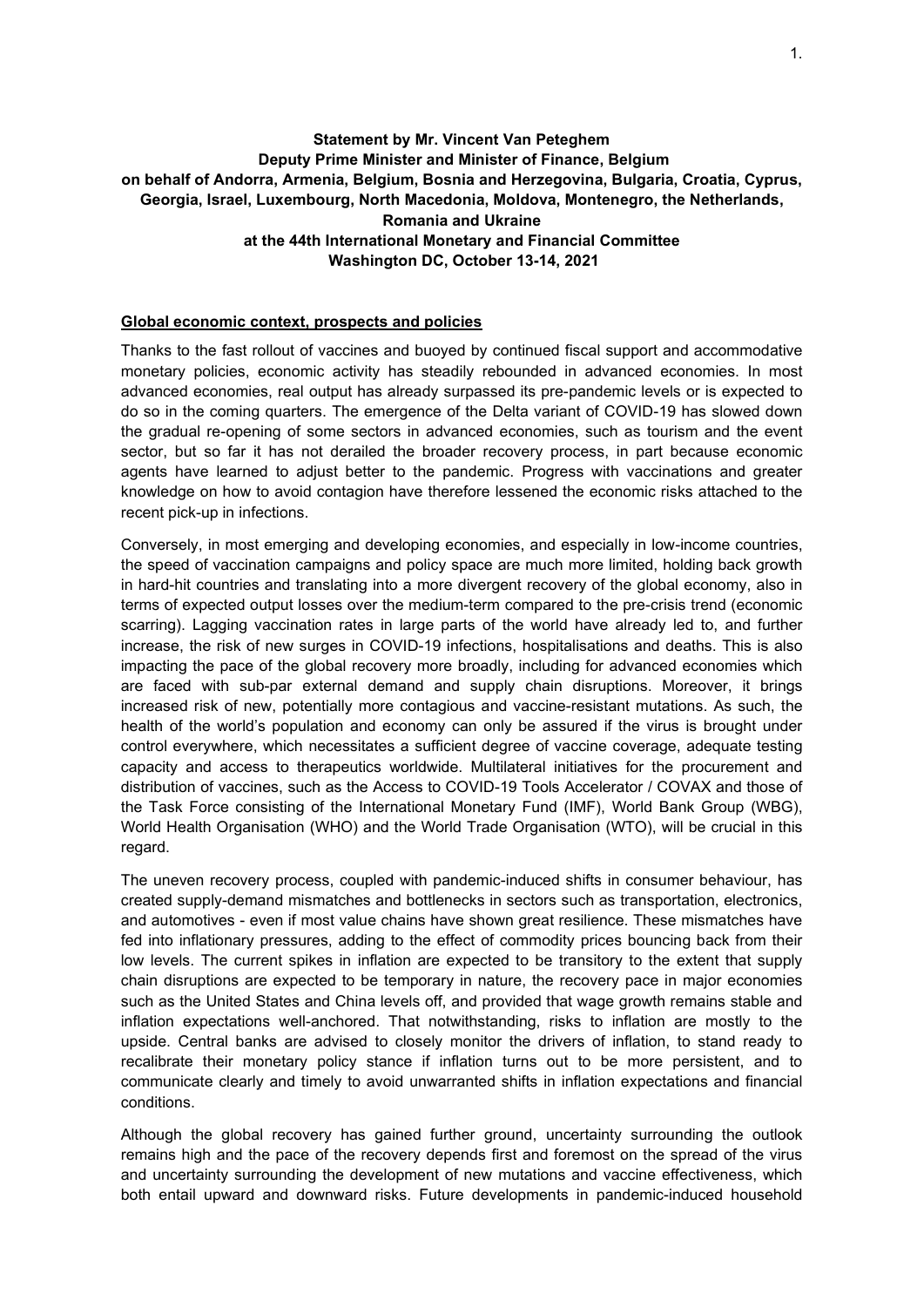savings and the fiscal response going forward will be important determinants to the near-term global outlook. In that regard, larger than expected spending of excess savings forms an upside risk. Moreover, risks to financial stability are posed by the increased indebtedness of corporates, the possibility of sharp financial market corrections, and an unexpected tightening in global financial conditions on the back of a monetary policy reassessment in advanced economies. For many emerging and developing economies, in particular those that cope with increased debt vulnerabilities as a result of the pandemic, an unexpected tightening of global financial conditions could jeopardise their path to recovery.

Policy support should be agile and well-tailored to countries' stage of recovery. In economies where the recovery is already well advanced, support measures should be increasingly targeted towards remaining pockets of highly affected businesses and workers and gradually be phasedout. The focus of fiscal policy should gradually shift towards rebuilding buffers, especially where public debt levels are already elevated, so as to be able to confront the next crisis or shock and in view of longer-term challenges such as population ageing, the digital transformation and the transition towards a carbon-neutral economy. In countries where economic activity is still heavily constrained by the pandemic and the associated containment policies and where fiscal space exists, support measures should not be prematurely withdrawn - to limit scarring effects - but where feasible, they should also be targeted and time-restricted. Governments need to draw out and clearly communicate a credible medium‑term trajectory for fiscal policy, which by itself may help to bolster confidence and create additional budgetary room, as well as to ensure fiscal sustainability. The most vulnerable and fiscally constrained economies may require additional multilateral financial assistance.

The COVID-19 crisis has brought about significant changes in people's behaviour and preferences, some of which may persist beyond the pandemic, such as a shift towards more telework and reduced business travel. The crisis has also reinforced longer-term trends, notably digitalisation. As a result, some sectors may be permanently smaller after the crisis, and the mix of available jobs, their location and the skills they require could look quite different from the pre-pandemic situation. A gradual, well-guided exit from the current emergency support policies will be key in facilitating the necessary reallocation of labour and capital across sectors and between firms. At the same time, public and private investments in modern physical and digital infrastructure, renewable energy, healthcare and education will help create new jobs, boost productivity and develop new engines of growth. Such investments will need to be flanked by structural reforms in areas like corporate insolvency procedures, stimulating entrepreneurship and innovation, and active labour market policies. In Europe, the implementation of Next Generation EU's Recovery and Resilience Plans will contribute to kick-starting the needed policy shift from fighting the pandemic to investments and reforms that strengthen the longer-term resilience of the EU economy.

The post-pandemic recovery provides a window of opportunity to accelerate the transition towards a greener economy, which should not go to waste. Similar to the COVID-19 crisis, addressing climate change requires global solutions and collaboration; the climate crisis will not be resolved until all large emitters take ambitious actions. Policymakers should use the momentum created by the upcoming COP26 to step up their efforts. Globally as well as nationally, we will need a policy mix of carbon pricing, emissions target, regulation and targeted subsidies to address market failures. At the same time, we need to ensure that the transition is socially just and inclusive and that those that are most adversely impacted are compensated. Moreover, the swift development of COVID-19 vaccines has demonstrated the power of concerted scientific effort, which will be a crucial ingredient in the development of technologies for renewable energy generation, carbon capture and the like. Advanced economies, which historically have contributed most to greenhouse gas emissions, should continue to scale up their contribution to climate finance, as part of the goal to collectively mobilise USD 100 billion per year through to 2025 for vulnerable lower-income countries.

While international trade has historically been an important source of growth, structural change and increased welfare, it has become the subject of intense disputes and popular backlash in recent years. There is a real risk that geopolitical and strategic considerations will lead to a forced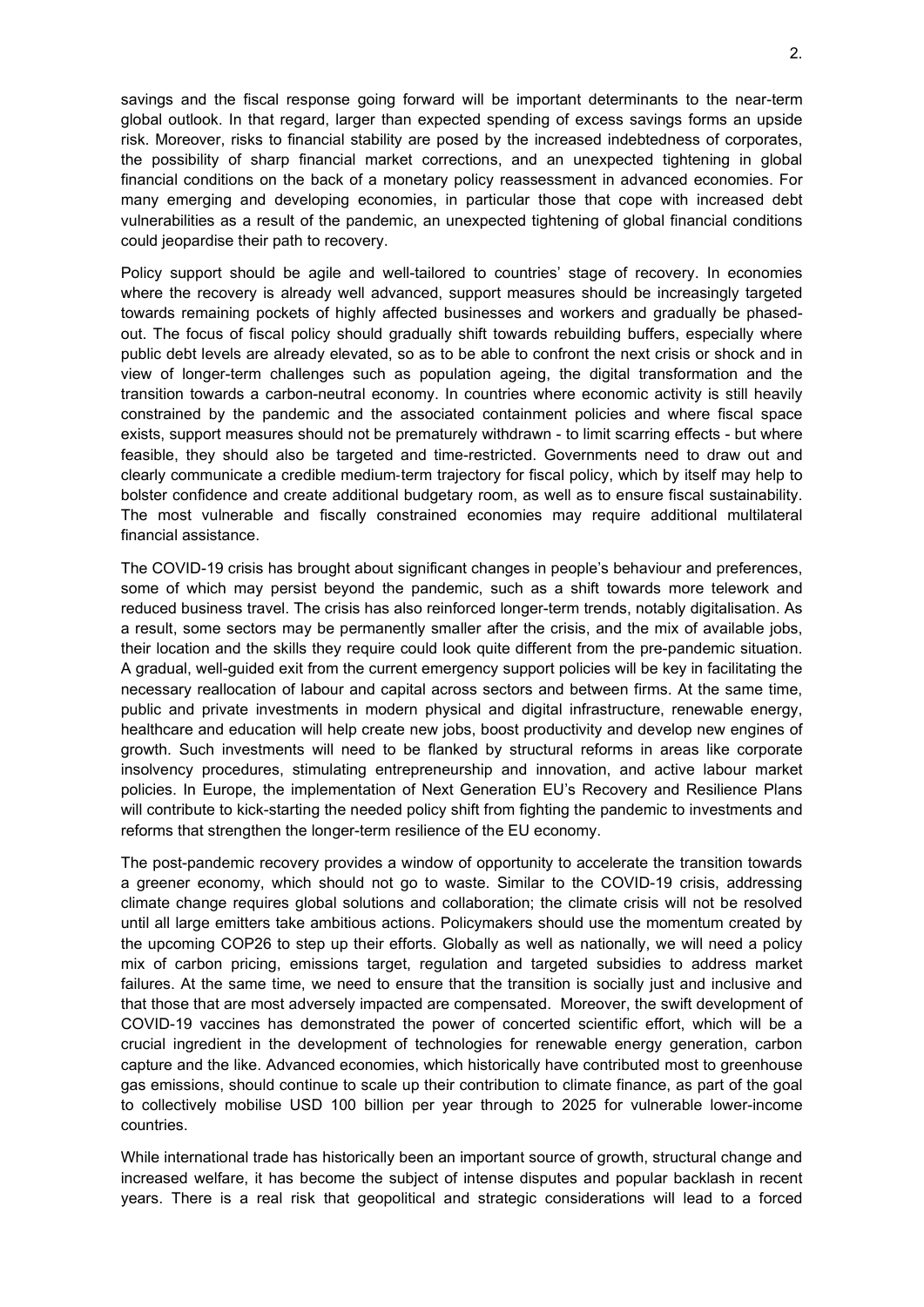decoupling and reshoring of value chains and a fragmentation of the world economy into different blocs with their own rules and standards, which would imply significant overall welfare losses. In order to keep the world economy open and ensure a level playing field, the international rulebook that governs trade should be modernised and better enforced, particularly with respect to subsidies, state-owned enterprises, technology transfer and digital trade. We are committed to strengthening the multilateral trading system, with a reformed WTO at its centre. The WTO could also play a key role in the discussion about trade and climate.

#### **Institutional issues**

Given the persistence of the still challenging COVID-19 pandemic and the related uncertainty with respect to the recovery of the world economy, continued efforts are needed to secure a worldwide safe exit from this health crisis. The Fund has to continue playing its key role through its lending operations, targeted policy advice and capacity building. At the same time, members' economies need to be put on a longer-term path towards a sustainable, inclusive and green recovery. We welcome the Fund's ambition to develop strategies, within its mandate, in climate, digitalisation and inclusion to facilitate members towards a resilient recovery. Guidance is needed for these structural transformations, all the more in a context of high debt vulnerabilities.

#### **Special Drawing Rights**

We welcome the approval by the IMF Board of Governors of a historically large general allocation of Special Drawing Rights (SDRs) in an amount equivalent to USD 650 billion to help meet the long-term global need for reserve assets. We support IMF work on exploring options for countries to voluntarily channel, where legally appropriate, a share of their SDRs to magnify the impact of the allocation. We believe that the Poverty Reduction and Growth Trust (PRGT) is a logical candidate to channel SDRs to, as it provides a tried and tested framework. Some of our constituency members already contribute and are ready to further contribute to the PRGT Loan Account to strengthen the concessional lending capacity in order to support LICs. In this regard, we also welcome staff's efforts on ensuring the long-term sustainability of the PRGT's financing model including well-resourced subsidy financing.

We support the idea of creating a Resilience and Sustainability Trust (RST) to meet long-term needs for vulnerable countries. We support a strong focus on climate change mitigation and adaptation, and possibly also future pandemic preparedness, with eligibility including LICs and vulnerable middle-income countries. Such a Trust should be well-designed and complementary to the existing Fund's toolkit. We stress the need to preserve the reserve asset status of claims on the IMF with an appropriate risk mitigation framework, analogous to the PRGT, and have reservations regarding the possible removal of the preferred creditor status. A more fruitful strategy to avoid overloading countries with senior debt would be to use the IMF's catalytical role by providing limited loans with linked conditionality.

#### **Debt developments**

The pandemic is contributing to an increase in public debt levels and the risk of debt distress is high in many countries. We therefore very much welcome the timely and comprehensive debt agenda of the Fund, in particular on debt transparency, addressing debt vulnerabilities and improving private sector engagement. Effective multilateral cooperation will be essential to address these debt vulnerabilities; both creditors and debtors bear responsibility. We therefore strongly support the Common Framework for Debt Treatments beyond the DSSI, and its aim to ensure that the resolution of structural debt vulnerabilities is not postponed. We stress the importance of swift implementation of the Framework for ongoing cases and invite other DSSI countries with debt vulnerabilities to apply. We also look forward to the update on the last extension of the G20 Debt Service Suspension Initiative (DSSI). We also believe it is crucial to address unsustainable debt of countries presently outside the scope of the Common Framework, ideally in a coordinated fashion. Furthermore, the joint WBG and IMF Multipronged Approach remains an important tool to reduce public debt vulnerabilities in LICs. We welcome the review of the Lending into Arrears Policy. Given that IMF surveillance has a major role to play in monitoring debt dynamics, we look forward to the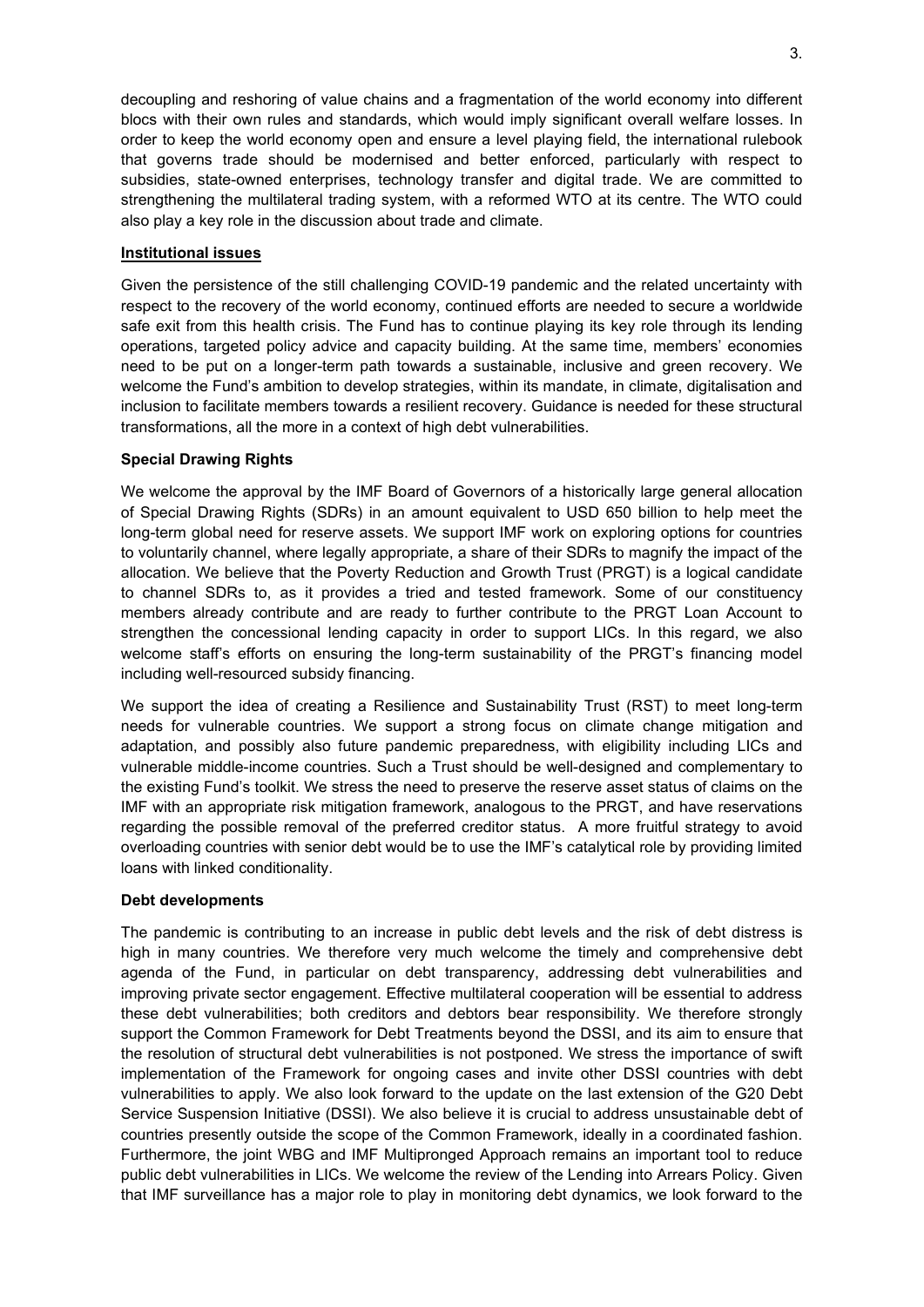roll-out of the new Debt Sustainability Framework for market-access countries. We reiterate our support for strengthening debt transparency including debt data reconciliation by the IMF and the WBG. Last but not least, we encourage vulnerable countries to move towards upper credit tranchequality programs as they are instrumental in addressing debt vulnerabilities.

### **Climate change**

As climate change is an urgent challenge for the entire Fund membership, we praise the Fund for significantly stepping up its ambition and work on climate change in all IMF working areas. The recovery provides a window of opportunity to accelerate the transition towards a greener economy and the Fund has a crucial role to play in providing guidance. The comprehensive strategy for the IMF's engagement on climate-related issues will be a cornerstone to help members address climate change-related policy challenges. We believe that climate mitigation, adaptation and transition management should be further integrated in surveillance, lending and capacity development. In particular, we support the ongoing integration of climate-related risks in Article IV surveillance and the Financial Sector Assessment Program. And on lending, the Fund should consider using program conditionality, where appropriate, to support borrowing countries in increasing their resilience against climate change, and mitigating future shocks resulting from climate change.

To deliver on its ambitious climate agenda, the Fund should scale up its human and budgetary resources devoted to climate work, for instance by re-prioritization and balancing against other non-core priorities or requesting additional resources as part of the overall budget exercise. Next to that, collaboration with other institutions to leverage expertise remains important.

#### **Lending**

We commend the Fund for stepping up its efforts to support vulnerable countries through emergency financing and its concessional financial support. As the economic and health situation evolves, however, IMF lending has to evolve towards the Fund's more standard lending programs, based on adequate policy conditionality. In this respect, we very much support a shift in lending to upper credit tranche-quality lending programs. These programs are more suitable to the needs of countries during the recovery phase and include structural conditionality and more governance safeguards. In this vein, we welcome the follow-up on safeguards under emergency financing and the review of the safeguards assessment policy.

#### **Quota and resources**

We support the work towards the completion of the 16<sup>th</sup> General Review of Quotas (GRQ). We reiterate our support for an adequately resourced, quota-based IMF at the centre of the global financial safety net. While quotas should cover IMF resource needs in normal circumstances, the Fund resources also include the New Arrangements to Borrow- and Bilateral Borrowing Arrangements which are meant to be used in tail risk scenarios. As IMF resources are not unlimited, the IMF should use them prudently by supporting timely debt reprofiling and/or restructuring when needed, avoiding excessively large precautionary loans for extended periods of time with no clear exit strategy, and catalysing other (private) financing. We also note that the current quota formula captures dynamic developments in the world economy and is already delivering on the aim of increasing the Fund's representativeness and preserving its legitimacy.

#### **Social and governance issues**

We continue to support the Fund's engagement on social issues, that have become more acute due to the Covid-19 crisis, and governance issues and welcome the expansion of these issues in country work, programs and research. The Fund can continue to play a key role in promoting policies that contribute to inclusive growth and good governance.